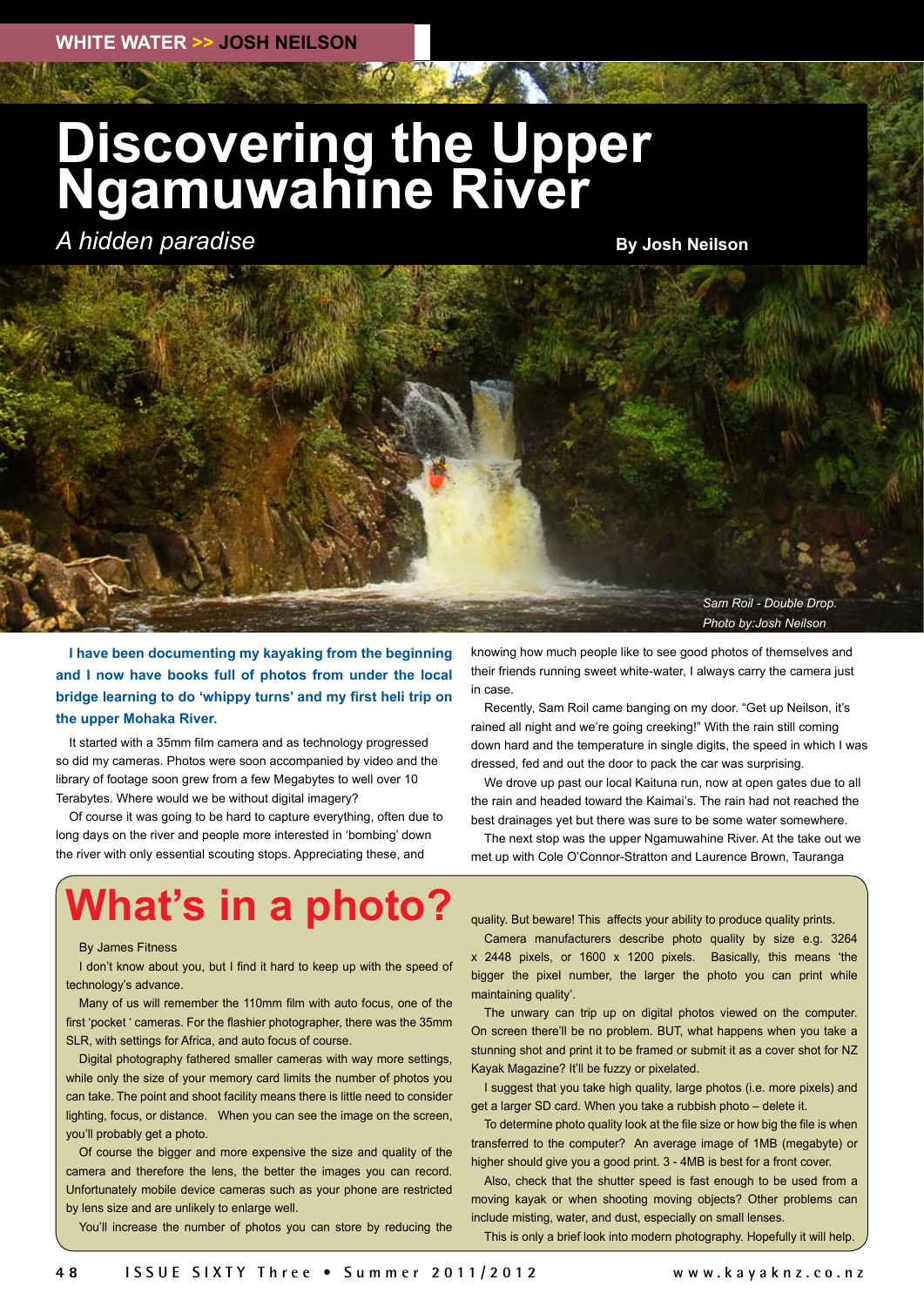locals, and took to the hills from there. The Kaimai Ranges are littered with great kayaking from the popular Wairoa River to the newly explored and hot favourite, Wainui River. After a short 4x4 drive, we abandoned the truck and walked to the river.

Sam was the only one in the group to have paddled this run before, so we followed him, as the river made its way through some amazing bush and into the first set of rapids. Paddling over the rocks in here was like kayaking over a cheese grater and we soon made a conscious effort to avoid rocks at all cost! Sam informed us that we had a long run ahead of us. We seldom stopped to rest, let alone capture a photo, as we bombed down some nice white-water. After some time on the water we came to the crux section. We walked round the first portage and set our boats down to scout the first section of runnable white-water. With my injury time still hot on my mind, I opted to walk and shoot photos while the others dropped over a rapid called 'Handle bars'. This involved a tight entry and a 90% chance of going over the handle bars and landing on your head, hence my decision to walk.

Around the corner I set up camera and watched as the others came down the next drop. This drop is much nicer, but is inaccessible unless you run 'Handle bars' first. With no real imagination it got called 'Double drop', given the drop is followed by another in close succession. Sam came down, leading the way for the young boys, who were supposed to be in Math class at this time. They were probably paying more attention to Sam than they had ever paid to Math, following Sam's sweet lines.

The rain had totally given way to a bluebird day and the gradient kept up as we made our way down the river, catching the odd eddie to check on each other and back into the flow again. Before long we were back into farm land and onto the lower part of the river.

This was my first flood run in the Kaimai's and it was a good day! A little more water and a better shoulder would have made my day even better. But it was definitely nothing to complain about!

After another short 4x4 ride, we were back on the main road to Okere Falls with a short pit stop for some much needed fast food!

At home Sam and I pored over the photos and although the days can be long with heavy boats at times, it's at the end of the day when you can share the shots you got and the memories that it makes it all worthwhile. Another few photos to add to the ever growing collection of waterfalls, friends and awesome adventures!



# **LIVE THE DREAM**



### **NEW & EXISTING TERRITORIES AVAILABLE THROUGH OUT NEW ZEALAND**

Leaders in the kayaking industry Over 20 years experience Full training and ongoing support

**Call Pete Townend pete@canoeandkayak.co.nz or phone 09 476 7066**